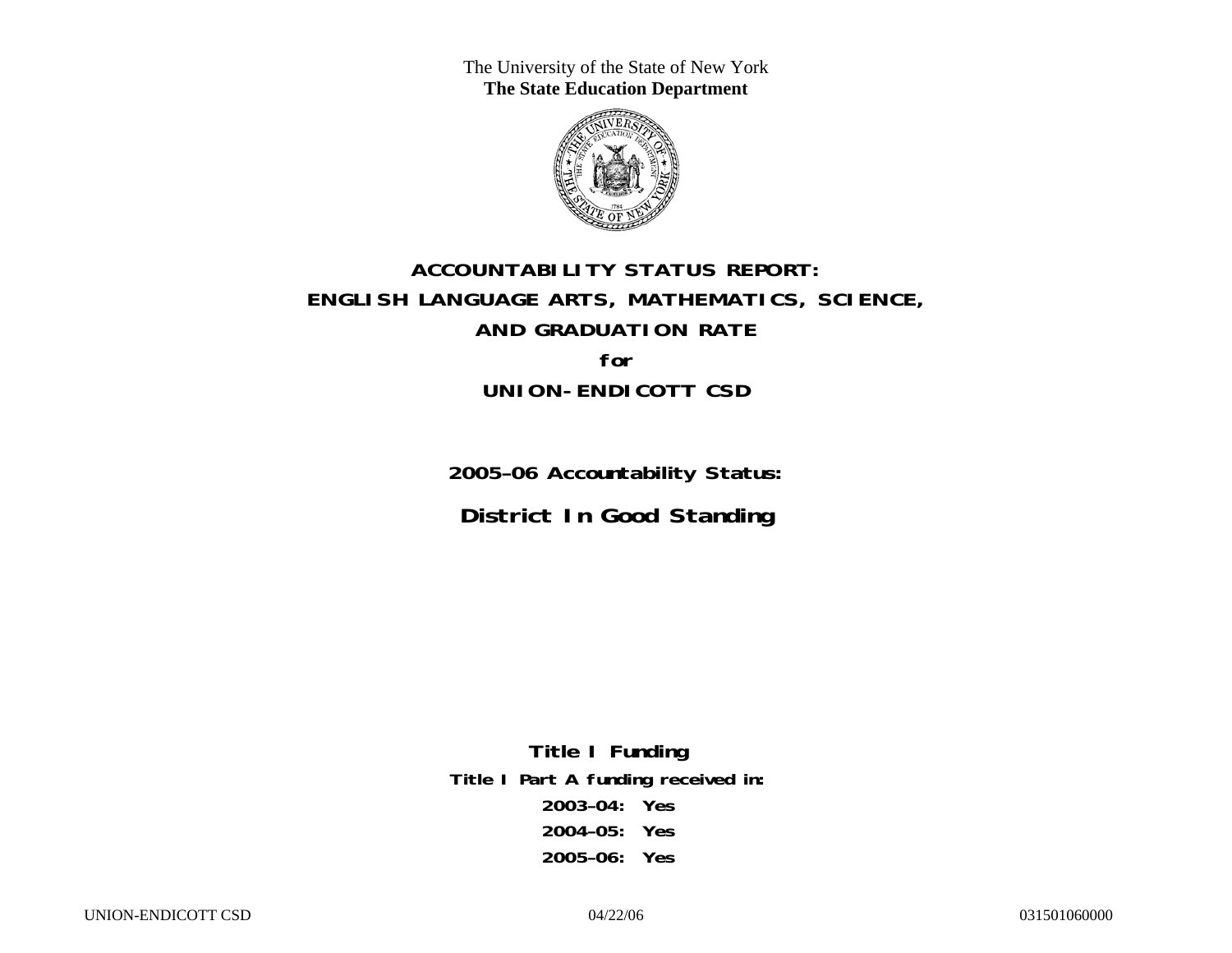### **District Accountability Status Categories**

The list below defines the district status categories of New York State's district accountability system, which is divided into a Federal Title I component and a State component. A district that does not receive Title I funding in a school year does not have a federal status in that year. Consequences for districts not in good standing can be found at: **http://www.emsc.nysed.gov/nyc/DINI/DINI2004-05.shtml**. To be removed from any improvement status, a district must make Adequate Yearly Progress (AYP) at an applicable grade level in the subject area for which it was identified for two consecutive years.

**District in Good Standing:** A district is considered to be in good standing if it has not been identified as a District in Need of Improvement, Requiring Corrective Action, Planning for Restructuring, or Requiring Academic Progress.

**District Requiring Academic Progress:** Under the State component of New York's accountability system, a district that misses making AYP at every applicable grade level in a subject area for two consecutive years is considered a District Requiring Academic Progress (Year 1) for the following year. In each succeeding year that the school fails to make AYP, the year designation is incremented by one.

**District in Need of Improvement (Year 1):** A district that misses making AYP at every applicable grade level in the same subject area for two consecutive years while receiving Title I funds is considered a District in Need of Improvement (Year 1) for the following year.

**District in Need of Improvement (Year 2):** A District in Need of Improvement (Year 1) that misses making AYP at every

applicable grade level in the subject area for which it was identified while receiving Title I funds is considered a District in Need of Improvement (Year 2) for the following year.

**District Requiring Corrective Action:** A District in Need of Improvement (Year 2) that misses making AYP at every applicable grade level in the subject area for which it was identified while receiving Title I funds is considered a District Requiring Corrective Action for the following year.

**District Planning for Restructuring:** A District Requiring Corrective Action that misses making AYP at every applicable grade level in the subject area for which it was identified while receiving Title I funds is considered a District Planning for Restructuring for the following year.

**District Restructuring:** A District Planning for Restructuring that misses making AYP at every applicable grade level in the subject area for which it was identified while receiving Title I funds is considered a District Restructuring for the following year.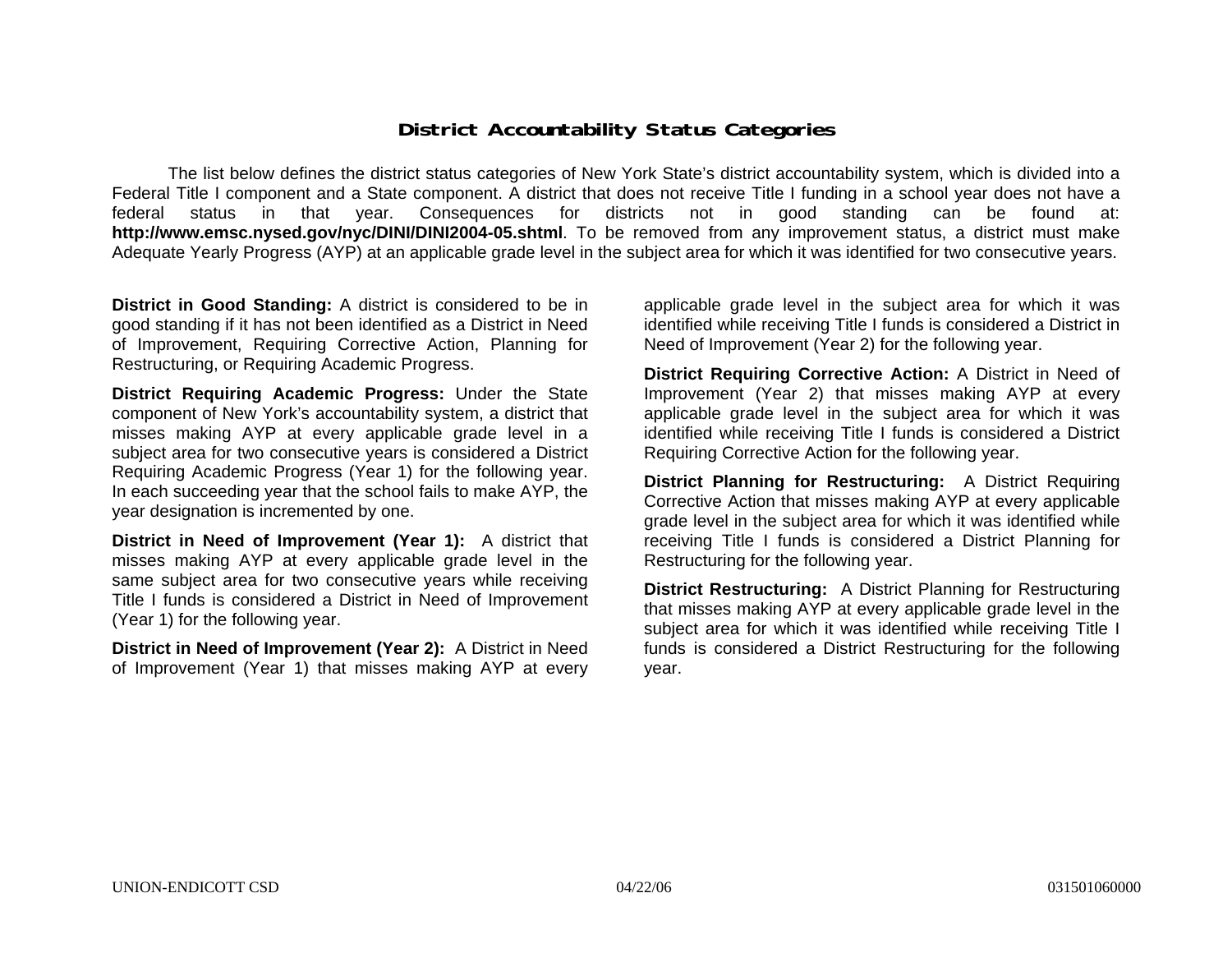### **Elementary-Level English Language Arts**

Definitions of terms, such as Performance Index and Effective Annual Measurable Objective (AMO), are in the glossary, which is the last page of this report.

**To make Adequate Yearly Progress (AYP) in 2004–05, every accountability group must make AYP.** 

**For an accountability group to make AYP in 2004–05, it must** 

- 1. meet the 95 percent participation requirement (*2004–05 Participation*), *and*
- 2. *either* meet its Effective AMO *or* make safe harbor (*2004–05 Performance*  and *Standards*).

To meet the participation requirement, 95 percent of the grade 4 enrollment in each accountability group with 40 or more students must be tested. To meet the

Effective AMO, the Performance Index for each group with 30 or more continuously enrolled students must equal or exceed the Effective AMO. To make safe harbor, the Performance Index of each of these groups must equal or exceed its ELA safe harbor target *and* the group must meet the elementary-level science qualification for safe harbor. (See the elementary-level science page of this report for further information on meeting the science qualification for safe harbor.)

*ELA Safe Harbor Targets:* The elementary-level 2004–05 ELA Safe Harbor Target is calculated by using the following equation: 2003–04 PI + (200 – the 2003–04 PI)  $\times$  0.10. The 2005–06 ELA Safe Harbor Target is calculated by using the following equation: 2004–05 PI + (200 – the 2004–05 PI) × 0.10. The 2005–06 target is provided for groups whose PI was below the Effective AMO in 2004–05.

|                                |                       | 2004-05 Participation*                    | 2004-05 Performance**                                   |                      |                  | 2004-05 Standards                   |                                                           |                                                       | 2005-06                                           |
|--------------------------------|-----------------------|-------------------------------------------|---------------------------------------------------------|----------------------|------------------|-------------------------------------|-----------------------------------------------------------|-------------------------------------------------------|---------------------------------------------------|
| <b>Accountability Group</b>    | Grade 4<br>Enrollment | Percent of<br>Enrollment<br><b>Tested</b> | Count of<br>Continuously<br>Enrolled<br><b>Students</b> | Performance<br>Index | Effective<br>AMO | <b>ELA Safe</b><br>Harbor<br>Target | Met the<br>Science<br>Qualification<br>for Safe<br>Harbor | <b>Made</b><br>AYP in<br><b>ELA</b> in<br>$2004 - 05$ | <b>ELA Safe</b><br><b>Harbor</b><br><b>Target</b> |
| All Students                   | 327                   | 99%                                       | 314                                                     | 168                  | 125              |                                     |                                                           | <b>YES</b>                                            |                                                   |
| Students with Disabilities**** | 65                    | 97%                                       | 61                                                      | 110                  | 119              | 20                                  | <b>YES</b>                                                | <b>YES</b>                                            | 119                                               |
| American Indian/Alaskan Native |                       |                                           |                                                         |                      |                  |                                     |                                                           |                                                       |                                                   |
| <b>Black</b>                   | 14                    |                                           | 13                                                      |                      |                  |                                     |                                                           |                                                       |                                                   |
| Hispanic                       | 8                     |                                           | 6                                                       |                      |                  |                                     |                                                           |                                                       |                                                   |
| Asian or Pacific Islander      | 6                     |                                           | 5                                                       |                      |                  |                                     |                                                           |                                                       |                                                   |
| White                          | 298                   | 99%                                       | 289                                                     | 168                  | 125              |                                     |                                                           | <b>YES</b>                                            |                                                   |
| Limited English Proficient     | 3                     |                                           |                                                         |                      |                  |                                     |                                                           |                                                       |                                                   |
| Economically Disadvantaged     | 113                   | 99%                                       | 105                                                     | 139                  | 121              |                                     |                                                           | <b>YES</b>                                            |                                                   |
| <b>Final AYP Determination</b> |                       |                                           |                                                         |                      |                  |                                     |                                                           | <b>YES</b>                                            |                                                   |

\*If the participation rate of an accountability group fell below 95 percent in 2004–05, the enrollment shown is the sum of 2003–04 and 2004–05 enrollments and the percent tested is the weighted average of the participation rates for those two years.

\*\*If there were fewer than 30 continuously enrolled tested students in 2004–05, data for 2003–04 and 2004–05 were combined to determine counts and PIs.

\*\*\*Groups with a "\*\*\*" are not required to meet the science qualification for safe harbor to make safe harbor in English and mathematics because fewer than 30 students in the group were administered the science test.

\*\*\*\*In cases of failure to make AYP solely because of the performance of students with disabilities, meeting the 95% participation requirement for this group and subject and meeting or exceeding the AMO if 34 points were added to the PI for this group and subject is an approved way of making AYP for students with disabilities.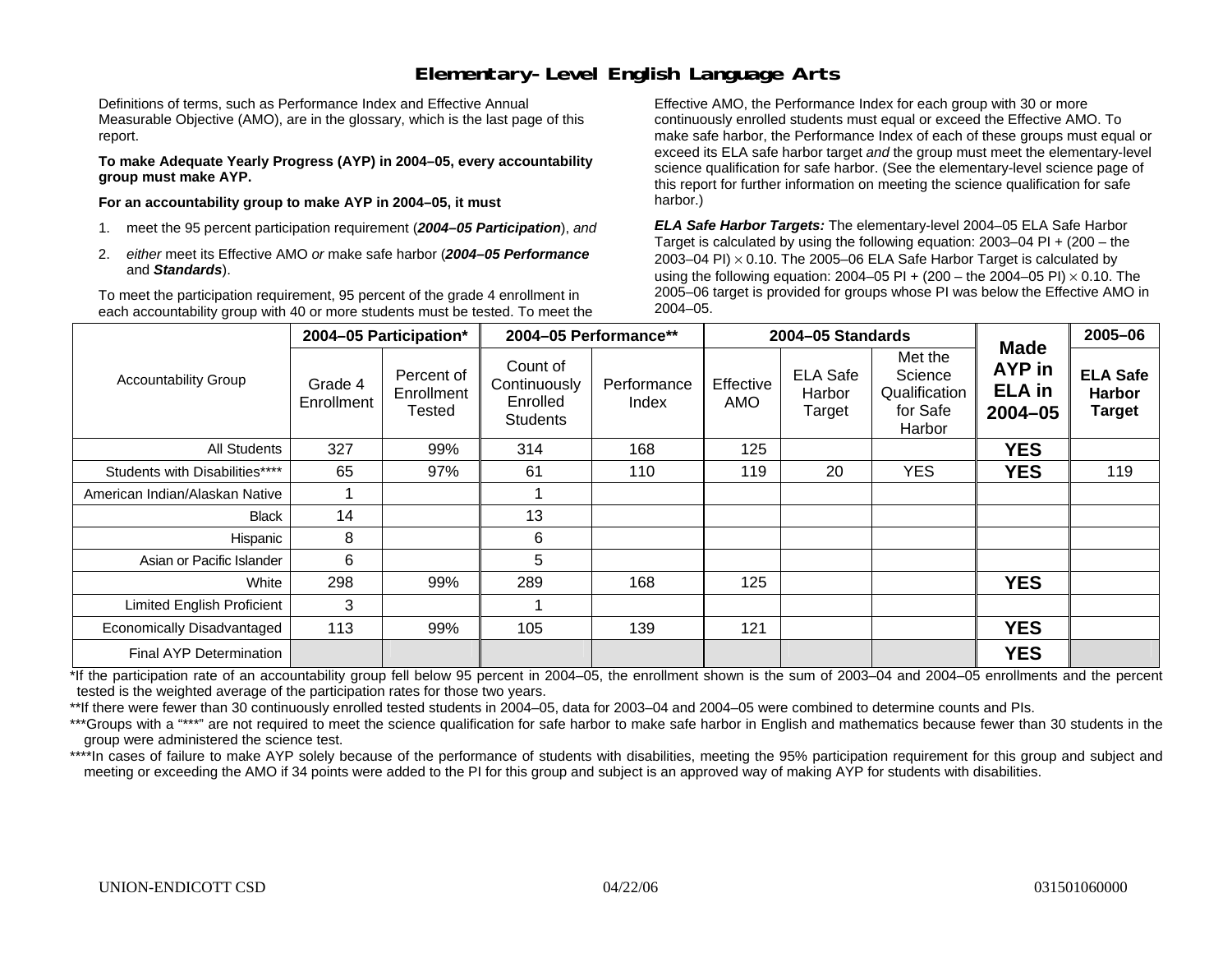### **Elementary-Level Mathematics**

Definitions of terms, such as Performance Index and Effective Annual Measurable Objective (AMO), are in the glossary, which is the last page of this report.

**To make Adequate Yearly Progress (AYP) in 2004–05, every accountability group must make AYP.** 

**For an accountability group to make AYP in 2004–05, it must** 

- 1. meet the 95 percent participation requirement (*2004–05 Participation*), *and*
- 2. *either* meet its Effective AMO *or* make safe harbor (*2004–05 Performance*  and *Standards*).

To meet the participation requirement, 95 percent of the grade 4 enrollment in each accountability group with 40 or more students must be tested. To meet the

Effective AMO, the Performance Index for each group with 30 or more continuously enrolled students must equal or exceed the Effective AMO. To make safe harbor, the Performance Index of each of these groups must equal or exceed its math safe harbor target *and* the group must meet the elementarylevel science qualification for safe harbor. (See the elementary-level science page of this report for further information on meeting the science qualification for safe harbor.)

*Math Safe Harbor Targets:* The elementary-level 2004–05 Math Safe Harbor Target is calculated by using the following equation: 2003–04 PI + (200 – the 2003–04 PI) <sup>×</sup> 0.10. The 2005–06 Math Safe Harbor Target is calculated by using the following equation: 2004–05 PI + (200 – the 2004–05 PI) × 0.10. The 2005–06 target is provided for groups whose PI was below the Effective AMO in 2004–05.

|                                   |                       | 2004-05 Participation*             |                                                         | 2004-05 Performance** |                         | 2004-05 Standards             |                                                           |                                                        | 2005-06                                            |
|-----------------------------------|-----------------------|------------------------------------|---------------------------------------------------------|-----------------------|-------------------------|-------------------------------|-----------------------------------------------------------|--------------------------------------------------------|----------------------------------------------------|
| <b>Accountability Group</b>       | Grade 4<br>Enrollment | Percent of<br>Enrollment<br>Tested | Count of<br>Continuously<br>Enrolled<br><b>Students</b> | Performance<br>Index  | Effective<br><b>AMO</b> | Math Safe<br>Harbor<br>Target | Met the<br>Science<br>Qualification<br>for Safe<br>Harbor | <b>Made</b><br><b>AYP</b> in<br>Math in<br>$2004 - 05$ | <b>Math Safe</b><br><b>Harbor</b><br><b>Target</b> |
| All Students                      | 330                   | 100%                               | 313                                                     | 186                   | 136                     |                               |                                                           | <b>YES</b>                                             |                                                    |
| Students with Disabilities****    | 64                    | 100%                               | 60                                                      | 142                   | 130                     |                               |                                                           | <b>YES</b>                                             |                                                    |
| American Indian/Alaskan Native    |                       |                                    |                                                         |                       |                         |                               |                                                           |                                                        |                                                    |
| <b>Black</b>                      | 15                    |                                    | 13                                                      |                       |                         |                               |                                                           |                                                        |                                                    |
| Hispanic                          | 7                     |                                    | 5                                                       |                       |                         |                               |                                                           |                                                        |                                                    |
| Asian or Pacific Islander         | 6                     |                                    | 5                                                       |                       |                         |                               |                                                           |                                                        |                                                    |
| White                             | 301                   | 100%                               | 289                                                     | 185                   | 136                     |                               |                                                           | <b>YES</b>                                             |                                                    |
| <b>Limited English Proficient</b> | 3                     |                                    |                                                         |                       |                         |                               |                                                           |                                                        |                                                    |
| Economically Disadvantaged        | 112                   | 100%                               | 104                                                     | 170                   | 132                     |                               |                                                           | <b>YES</b>                                             |                                                    |
| <b>Final AYP Determination</b>    |                       |                                    |                                                         |                       |                         |                               |                                                           | <b>YES</b>                                             |                                                    |

\*If the participation rate of an accountability group fell below 95 percent in 2004–05, the enrollment shown is the sum of 2003–04 and 2004–05 enrollments and the percent tested is the weighted average of the participation rates over those two years.

\*\*If there were fewer than 30 continuously enrolled tested students in 2004–05, data for 2003–04 and 2004–05 were combined to determine counts and PIs.

\*\*\*Groups with a "\*\*\*" are not required to meet the science qualification for safe harbor to make safe harbor in English and mathematics because fewer than 30 students in the group were administered the science test.

\*\*\*\* In cases of failure to make AYP solely because of the performance of students with disabilities, meeting the 95% participation requirement for this group and subject and meeting or exceeding the AMO if 34 points were added to the PI for this group and subject is an approved way of making AYP for students with disabilities.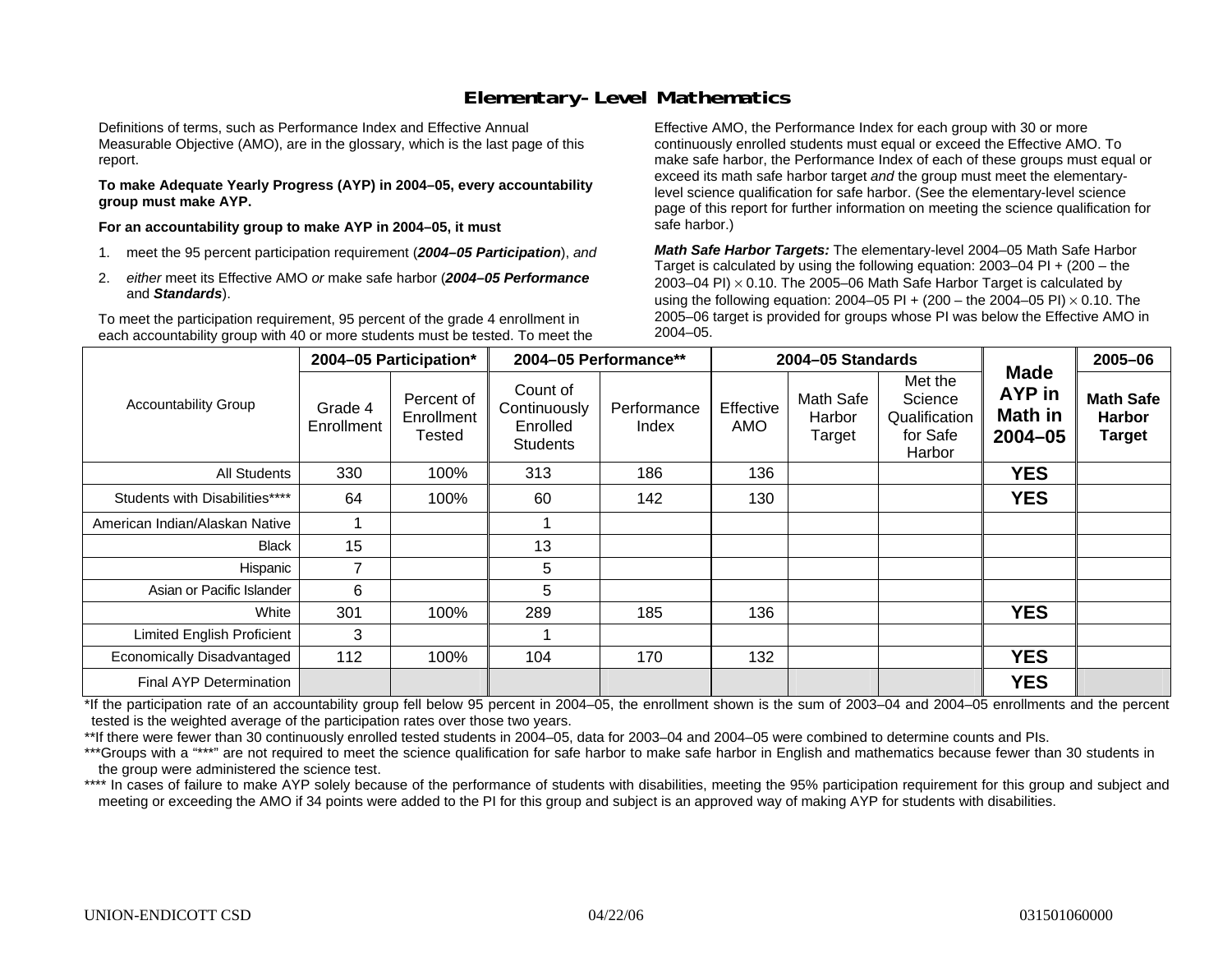### **Elementary-Level Science**

Definitions of terms, such as Progress Target and Adequate Yearly Progress (AYP), are in the glossary, which is the last page of this report.

*Made AYP in Science in 2004–05:* To make AYP in science, the Performance Index (PI) for the "All Students" group must equal or exceed the State Science Standard or the Science Progress Target.

*Qualification for Safe Harbor in Elementary-Level ELA and Math:* For an accountability group to be considered Qualified for Safe Harbor in Elementary-Level ELA and Math, the PI must equal or exceed the State Science Standard or the Science Progress Target in elementarylevel science for that group. Groups with fewer than 30 students tested in elementary-level science are not subject to this qualification criterion.

*Science Progress Targets:* The elementary-level 2004–05 Science Progress Target is calculated by adding one point to the 2003–04 PI. The 2005–06 Science Progress Target is calculated by adding one point to the 2004–05 PI. The 2005–06 target is provided for groups whose PI was below the State Science Standard in 2004–05.

|                                   |                                                         | 2004-05 Performance* |                                     | 2004-05 Standards             |                                             | $2004 - 05$                                                             | 2005-06                       |
|-----------------------------------|---------------------------------------------------------|----------------------|-------------------------------------|-------------------------------|---------------------------------------------|-------------------------------------------------------------------------|-------------------------------|
| <b>Accountability Group</b>       | Count of<br>Continuously<br>Enrolled<br><b>Students</b> | Performance<br>Index | <b>State</b><br>Science<br>Standard | Science<br>Progress<br>Target | <b>Made AYP</b><br>in Science<br>in 2004-05 | Qualified for<br>Safe Harbor in<br>Elementary-<br>Level ELA and<br>Math | Science<br>Progress<br>Target |
| <b>All Students</b>               | 309                                                     | 185                  | 100                                 |                               | <b>YES</b>                                  | <b>YES</b>                                                              |                               |
| <b>Students with Disabilities</b> | 59                                                      | 163                  | 100                                 |                               |                                             | YES.                                                                    |                               |
| American Indian/Alaskan Native    |                                                         |                      |                                     |                               |                                             |                                                                         |                               |
| <b>Black</b>                      | 13                                                      |                      |                                     |                               |                                             |                                                                         |                               |
| Hispanic                          | 5                                                       |                      |                                     |                               |                                             |                                                                         |                               |
| Asian or Pacific Islander         | 5                                                       |                      |                                     |                               |                                             |                                                                         |                               |
| White                             | 285                                                     | 186                  | 100                                 |                               |                                             | YES.                                                                    |                               |
| Limited English Proficient        |                                                         |                      |                                     |                               |                                             |                                                                         |                               |
| Economically Disadvantaged        | 103                                                     | 171                  | 100                                 |                               |                                             | YES.                                                                    |                               |
| <b>Final AYP Determination</b>    |                                                         |                      |                                     |                               | <b>YES</b>                                  |                                                                         |                               |

\*If there were fewer than 30 continuously enrolled students in 2004–05, data for 2003–04 and 2004–05 were combined to determine counts and Performance Indices.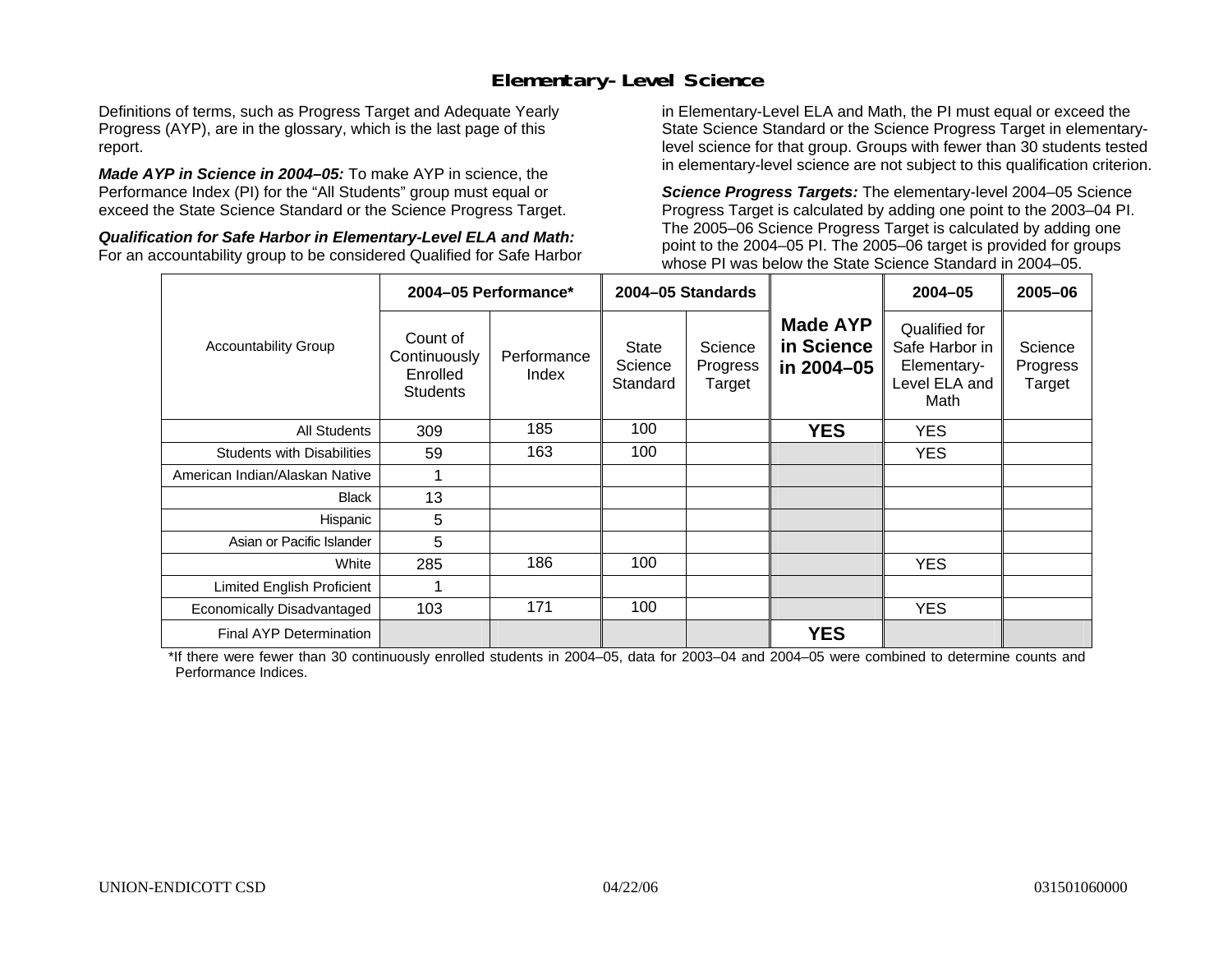# **Middle-Level English Language Arts**

Definitions of terms, such as Performance Index and Effective Annual Measurable Objective (AMO), are in the glossary, which is the last page of this report.

#### **To make Adequate Yearly Progress (AYP) in 2004–05, every accountability group must make AYP.**

#### **For an accountability group to make AYP in 2004–05, it must**

- 1. meet the 95 percent participation requirement (*2004–05 Participation*), *and*
- 2. *either* meet its Effective AMO *or* make safe harbor (*2004–05 Performance* and *Standards*).

To meet the participation requirement, 95 percent of the grade 8 enrollment in each accountability group with 40 or more students must exceed the Effective AMO. To make safe harbor, the Performance Index

be tested. To meet the Effective AMO, the Performance Index for each group with 30 or more continuously enrolled students must equal or of each of these groups must equal or exceed its ELA safe harbor target *and* the group must meet the middle-level science qualification for safe harbor. (See the middle-level science page of this report for further information on meeting the science qualification for safe harbor.)

*ELA Safe Harbor Targets:* The middle-level 2004–05 ELA Safe Harbor Target is calculated by using the following equation: 2003–04 PI + (200 – the 2003–04 PI) <sup>×</sup> 0.10. The 2005–06 ELA Safe Harbor Target is calculated by using the following equation:  $2004-05$  PI +  $(200 -$  the  $2004-$ 05 PI)  $\times$  0.10. The 2005–06 target is provided for groups whose PI was below the Effective AMO in 2004–05.

|                                   |                       | 2004-05 Participation*             |                                                         | 2004-05 Performance** |                  | 2004-05 Standards                   |                                                           |                                                       | 2005-06                                           |
|-----------------------------------|-----------------------|------------------------------------|---------------------------------------------------------|-----------------------|------------------|-------------------------------------|-----------------------------------------------------------|-------------------------------------------------------|---------------------------------------------------|
| <b>Accountability Group</b>       | Grade 8<br>Enrollment | Percent of<br>Enrollment<br>Tested | Count of<br>Continuously<br>Enrolled<br><b>Students</b> | Performance<br>Index  | Effective<br>AMO | <b>ELA Safe</b><br>Harbor<br>Target | Met the<br>Science<br>Qualification<br>for Safe<br>Harbor | <b>Made</b><br>AYP in<br><b>ELA</b> in<br>$2004 - 05$ | <b>ELA Safe</b><br><b>Harbor</b><br><b>Target</b> |
| All Students                      | 396                   | 99%                                | 390                                                     | 157                   | 110              |                                     |                                                           | <b>YES</b>                                            |                                                   |
| Students with Disabilities****    | 76                    | 100%                               | 74                                                      | 107                   | 105              |                                     |                                                           | <b>YES</b>                                            |                                                   |
| American Indian/Alaskan Native    | $\overline{2}$        |                                    | $\overline{2}$                                          |                       |                  |                                     |                                                           |                                                       |                                                   |
| Black                             | 20                    |                                    | 19                                                      |                       |                  |                                     |                                                           |                                                       |                                                   |
| Hispanic                          | 3                     |                                    | 3                                                       |                       |                  |                                     |                                                           |                                                       |                                                   |
| Asian or Pacific Islander         | 11                    |                                    | 11                                                      |                       |                  |                                     |                                                           |                                                       |                                                   |
| White                             | 360                   | 99%                                | 355                                                     | 159                   | 110              |                                     |                                                           | <b>YES</b>                                            |                                                   |
| <b>Limited English Proficient</b> | 3                     |                                    | 3                                                       |                       |                  |                                     |                                                           |                                                       |                                                   |
| Economically Disadvantaged        | 107                   | 99%                                | 104                                                     | 135                   | 106              |                                     |                                                           | <b>YES</b>                                            |                                                   |
| Final AYP Determination           |                       |                                    |                                                         |                       |                  |                                     |                                                           | <b>YES</b>                                            |                                                   |

\*If the participation rate of an accountability group fell below 95 percent in 2004–05, the enrollment shown is the sum of 2003–04 and 2004–05 enrollments and the percent tested is the weighted average of the participation rates for those two years.

\*\*If there were fewer than 30 continuously enrolled tested students in 2004–05, data for 2003–04 and 2004–05 were combined to determine counts and PIs.

\*\*\*Groups with a "\*\*\*" are not required to meet the science qualification for safe harbor to make safe harbor in English and mathematics because fewer than 30 students in the group were administered the science test.

\*\*\*\* In cases of failure to make AYP solely because of the performance of students with disabilities, meeting the 95% participation requirement for this group and subject and meeting or exceeding the AMO if 34 points were added to the PI for this group and subject is an approved way of making AYP for students with disabilities.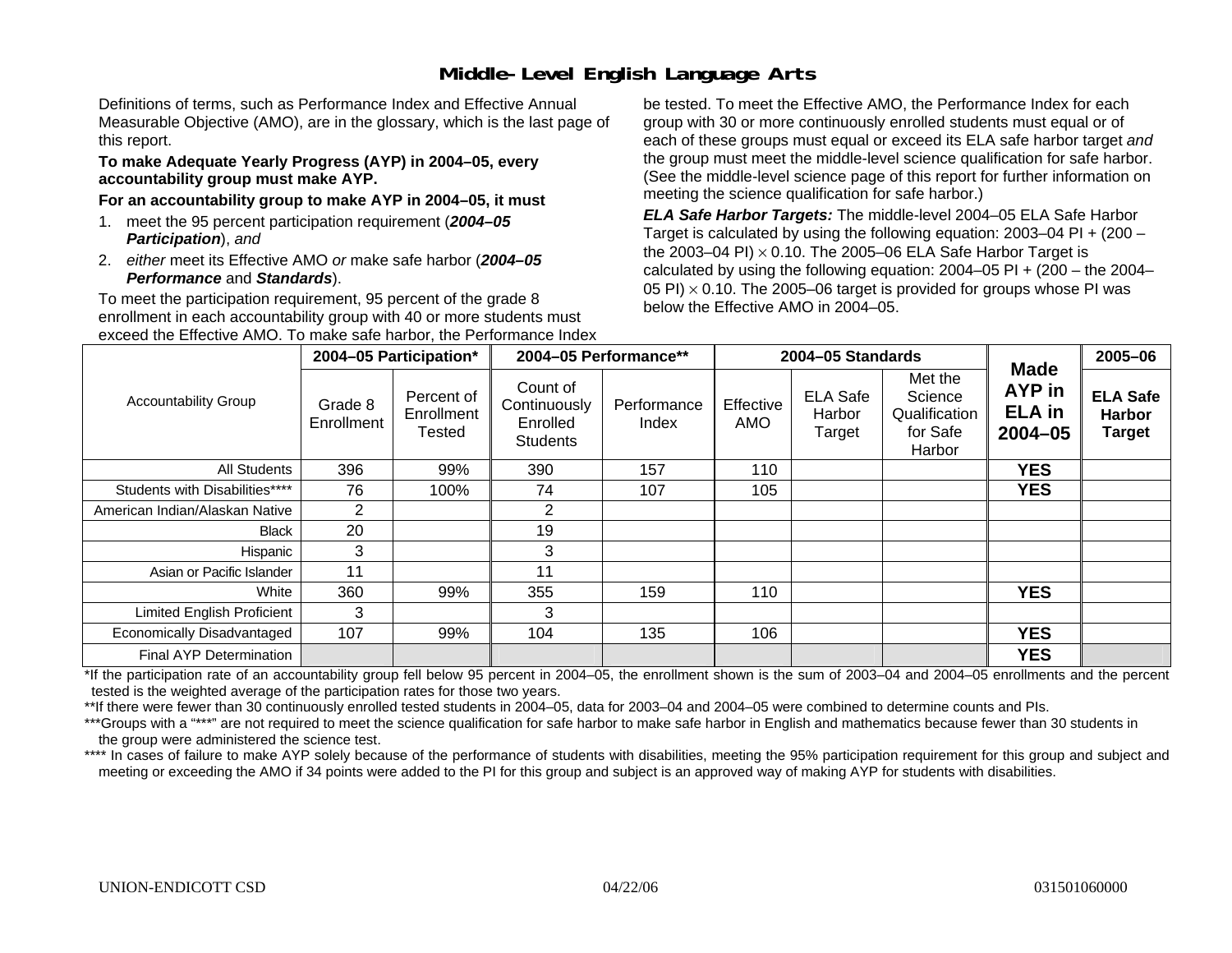### **Middle-Level Mathematics**

Definitions of terms, such as Performance Index and Effective Annual Measurable Objective (AMO), are in the glossary, which is the last page of this report.

#### **To make Adequate Yearly Progress (AYP) in 2004–05, every accountability group must make AYP.**

**For an accountability group to make AYP in 2004–05, it must** 

- 1. meet the 95 percent participation requirement (*2004–05 Participation*), *and*
- 2. *either* meet its Effective AMO *or* make safe harbor (*2004–05 Performance* and *Standards*).

To meet the participation requirement, 95 percent of the grade 8 enrollment in each accountability group with 40 or more students must be tested. To meet the Effective AMO, the Performance Index for each group with 30 or more continuously enrolled students must equal or exceed the Effective AMO. To make safe harbor, the Performance Index of each of these groups must equal or exceed its math safe harbor target *and* the group must meet the middle-level science qualification for safe harbor. (See the middle-level science page of this report for further information on meeting the science qualification for safe harbor.)

*Math Safe Harbor Targets:* The middle-level 2004–05 Math Safe Harbor Target is calculated by using the following equation: 2003–04 PI + (200 – the 2003–04 PI) <sup>×</sup> 0.10. The 2005–06 Math Safe Harbor Target is calculated by using the following equation: 2004–05 PI + (200 – the 2004–05 PI)  $\times$  0.10. The 2005–06 target is provided for groups whose PI was below the Effective AMO in 2004–05.

|                                   |                       | 2004-05 Participation*                    |                                                         | 2004-05 Performance** |                  | 2004-05 Standards             |                                                           | <b>Made</b>                         | 2005-06                                            |
|-----------------------------------|-----------------------|-------------------------------------------|---------------------------------------------------------|-----------------------|------------------|-------------------------------|-----------------------------------------------------------|-------------------------------------|----------------------------------------------------|
| <b>Accountability Group</b>       | Grade 8<br>Enrollment | Percent of<br>Enrollment<br><b>Tested</b> | Count of<br>Continuously<br>Enrolled<br><b>Students</b> | Performance<br>Index  | Effective<br>AMO | Math Safe<br>Harbor<br>Target | Met the<br>Science<br>Qualification<br>for Safe<br>Harbor | AYP in<br><b>Math in</b><br>2004-05 | <b>Math Safe</b><br><b>Harbor</b><br><b>Target</b> |
| All Students                      | 404                   | 99%                                       | 386                                                     | 155                   | 87               |                               |                                                           | <b>YES</b>                          |                                                    |
| <b>Students with Disabilities</b> | 82                    | 99%                                       | 74                                                      | 99                    | 82               |                               |                                                           | <b>YES</b>                          |                                                    |
| American Indian/Alaskan Native    | 2                     |                                           | $\overline{2}$                                          |                       |                  |                               |                                                           |                                     |                                                    |
| <b>Black</b>                      | 21                    |                                           | 19                                                      |                       |                  |                               |                                                           |                                     |                                                    |
| Hispanic                          | 4                     |                                           | 3                                                       |                       |                  |                               |                                                           |                                     |                                                    |
| Asian or Pacific Islander         | 11                    |                                           | 11                                                      |                       |                  |                               |                                                           |                                     |                                                    |
| White                             | 366                   | 99%                                       | 351                                                     | 158                   | 87               |                               |                                                           | <b>YES</b>                          |                                                    |
| <b>Limited English Proficient</b> | 3                     |                                           | 3                                                       |                       |                  |                               |                                                           |                                     |                                                    |
| Economically Disadvantaged        | 105                   | 98%                                       | 100                                                     | 116                   | 83               |                               |                                                           | <b>YES</b>                          |                                                    |
| <b>Final AYP Determination</b>    |                       |                                           |                                                         |                       |                  |                               |                                                           | <b>YES</b>                          |                                                    |

\*If the participation rate of an accountability group fell below 95 percent in 2004–05, the enrollment shown is the sum of 2003–04 and 2004–05 enrollments and the percent tested is the weighted average of the participation rates over those two years.

\*\*If there were fewer than 30 continuously enrolled tested students in 2004–05, data for 2003–04 and 2004–05 were combined to determine counts and PIs.

\*\*\*Groups with a "\*\*\*" are not required to meet the science qualification for safe harbor to make safe harbor in English and mathematics because fewer than 30 students in the group were administered the science test.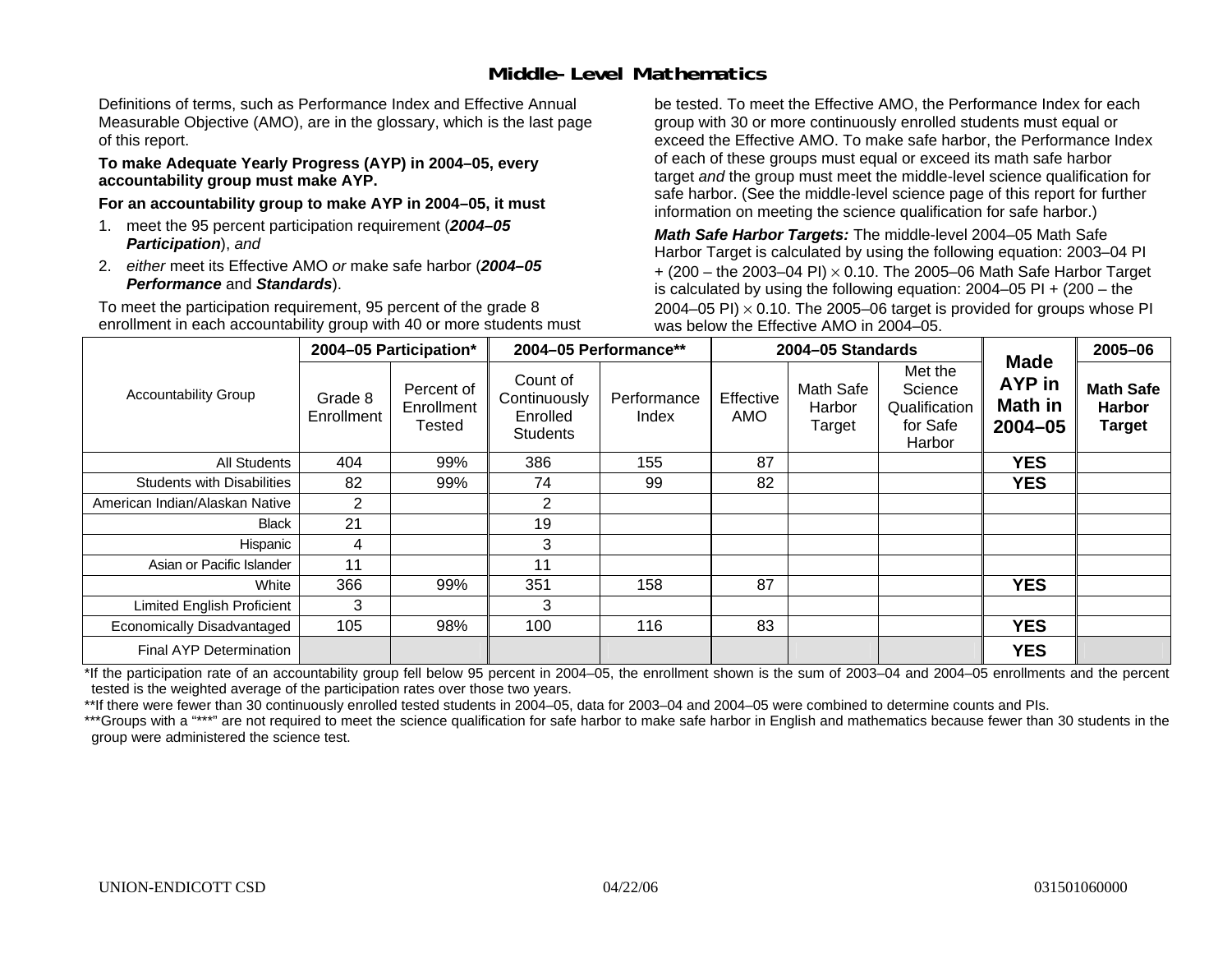### **Middle-Level Science**

Definitions of terms, such as Progress Target and Adequate Yearly Progress (AYP), are in the glossary, which is the last page of this report.

*Made AYP in Science in 2004–05:* To make AYP in science, the Performance Index (PI) for the "All Students" group must equal or exceed the State Science Standard or the Science Progress Target.

*Qualification for Safe Harbor in Middle-Level ELA and Math:* For an accountability group to be considered Qualified for Safe Harbor in Middle-Level ELA and Math, the PI must equal or exceed the State

Science Standard or the Science Progress Target in middle-level science for that group. Groups with fewer than 30 students tested in middle-level science are not subject to this qualification criterion.

*Science Progress Targets:* The middle-level 2004–05 Science Progress Target is calculated by adding one point to the 2003–04 PI. The 2005–06 Science Progress Target is calculated by adding one point to the 2004–05 PI. The 2005–06 target is provided for groups whose PI was below the State Science Standard in 2004–05.

|                                   |                                                         | 2004-05 Performance* |                                     | 2004-05 Standards             |                                             | $2004 - 05$                                                            | 2005-06                       |
|-----------------------------------|---------------------------------------------------------|----------------------|-------------------------------------|-------------------------------|---------------------------------------------|------------------------------------------------------------------------|-------------------------------|
| <b>Accountability Group</b>       | Count of<br>Continuously<br>Enrolled<br><b>Students</b> | Performance<br>Index | <b>State</b><br>Science<br>Standard | Science<br>Progress<br>Target | <b>Made AYP</b><br>in Science<br>in 2004-05 | Qualified<br>for Safe<br>Harbor in<br>Middle-<br>Level ELA<br>and Math | Science<br>Progress<br>Target |
| <b>All Students</b>               | 382                                                     | 185                  | 100                                 |                               | <b>YES</b>                                  | <b>YES</b>                                                             |                               |
| <b>Students with Disabilities</b> | 71                                                      | 148                  | 100                                 |                               |                                             | <b>YES</b>                                                             |                               |
| American Indian/Alaskan Native    | 2                                                       |                      |                                     |                               |                                             |                                                                        |                               |
| <b>Black</b>                      | 19                                                      |                      |                                     |                               |                                             |                                                                        |                               |
| Hispanic                          | 3                                                       |                      |                                     |                               |                                             |                                                                        |                               |
| Asian or Pacific Islander         | 11                                                      |                      |                                     |                               |                                             |                                                                        |                               |
| White                             | 347                                                     | 186                  | 100                                 |                               |                                             | <b>YES</b>                                                             |                               |
| Limited English Proficient        | 3                                                       |                      |                                     |                               |                                             |                                                                        |                               |
| Economically Disadvantaged        | 97                                                      | 165                  | 100                                 |                               |                                             | <b>YES</b>                                                             |                               |
| <b>Final AYP Determination</b>    |                                                         |                      |                                     |                               | <b>YES</b>                                  |                                                                        |                               |

\*If there were fewer than 30 continuously enrolled students in 2004–05, data for 2003–04 and 2004–05 were combined to determine counts and PIs.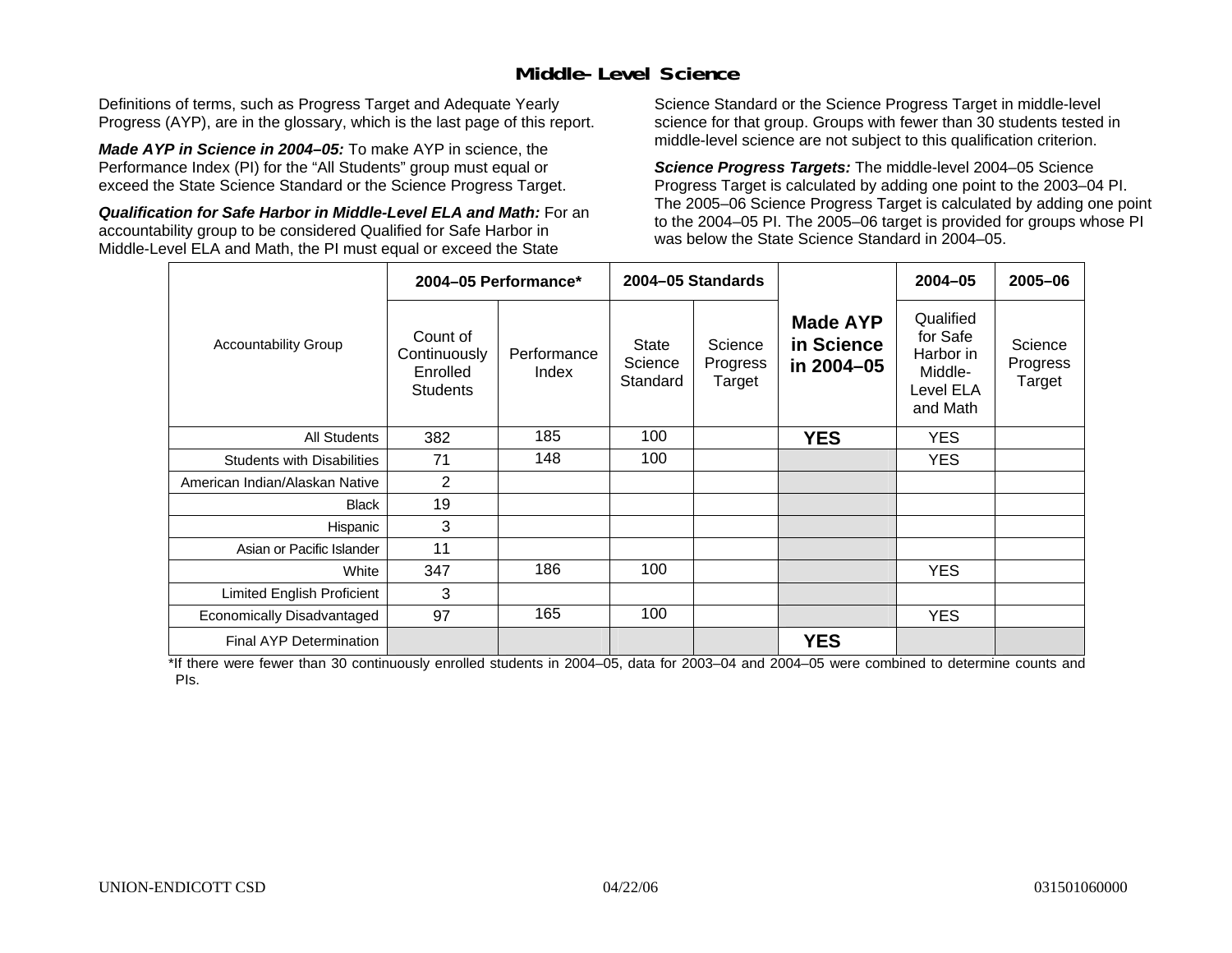# **Secondary-Level English Language Arts**

Definitions of terms, such as Performance Index and Effective Annual Measurable Objective (AMO), are in the glossary, which is the last page of this report.

#### **To make Adequate Yearly Progress (AYP) in 2004–05, every accountability group must make AYP.**

**For an accountability group to make AYP in 2004–05,** 95 percent of seniors in each accountability group of 40 or more must have taken an English examination that meets the student graduation requirement. Each group must also meet its Effective AMO *or* make safe harbor (*2004–05 Performance* and *Standards*). To meet the Effective AMO, the Performance Index for each group with 30 or more cohort members must equal or exceed the Effective AMO. To make safe harbor, the

Performance Index of each of these groups must equal or exceed its ELA safe harbor target *and* the group must meet the graduation-rate qualification for safe harbor. (See the graduation-rate page of this report for further information on meeting the graduation-rate qualification for safe harbor.)

*ELA Safe Harbor Targets:* The secondary-level 2004–05 ELA Safe Harbor Target is calculated by using the following equation: 2003–04 PI + (200 – the 2003–04 PI) <sup>×</sup> 0.10. The 2005–06 ELA Safe Harbor Target is calculated by using the following equation:  $2004-05$  PI  $+$  (200 – the 2004–05 PI)  $\times$  0.10. The 2005–06 target is provided for groups whose PI was below the Effective AMO in 2004–05.

| <b>Accountability Group</b>       | 2004-05 Participation*                |                                    | 2004-05 Performance**                                   |                      | 2004-05 Standards |                                        | <b>Made</b>                                                        | 2005-06                                |                                     |
|-----------------------------------|---------------------------------------|------------------------------------|---------------------------------------------------------|----------------------|-------------------|----------------------------------------|--------------------------------------------------------------------|----------------------------------------|-------------------------------------|
|                                   | Count of<br>Seniors in<br>$2004 - 05$ | Percent<br>οf<br>Seniors<br>Tested | Count of<br>2001<br>Accountability<br>Cohort<br>Members | Performance<br>Index | Effective<br>AMO  | <b>ELA</b><br>Safe<br>Harbor<br>Target | Met the<br>Graduation-<br>Rate<br>Qualification for<br>Safe Harbor | AYP in<br><b>ELA</b> in<br>$2004 - 05$ | <b>ELA Safe</b><br>Harbor<br>Target |
| All Students                      | 323                                   | 98%                                | 289                                                     | 181                  | 142               |                                        |                                                                    | <b>YES</b>                             |                                     |
| <b>Students with Disabilities</b> | 35                                    |                                    | 27                                                      |                      |                   |                                        |                                                                    |                                        |                                     |
| American Indian/Alaskan Native    |                                       |                                    |                                                         |                      |                   |                                        |                                                                    |                                        |                                     |
| <b>Black</b>                      | 24                                    |                                    | 14                                                      |                      |                   |                                        |                                                                    |                                        |                                     |
| Hispanic                          | 3                                     |                                    |                                                         |                      |                   |                                        |                                                                    |                                        |                                     |
| Asian or Pacific Islander         | 14                                    |                                    | 16                                                      |                      |                   |                                        |                                                                    |                                        |                                     |
| White                             | 282                                   | 98%                                | 258                                                     | 182                  | 141               |                                        |                                                                    | <b>YES</b>                             |                                     |
| Limited English Proficient        |                                       |                                    |                                                         |                      |                   |                                        |                                                                    |                                        |                                     |
| Economically Disadvantaged        | 52                                    | 98%                                | 45                                                      | 162                  | 134               |                                        |                                                                    | <b>YES</b>                             |                                     |
| Final AYP Determination           |                                       |                                    |                                                         |                      |                   |                                        |                                                                    | <b>YES</b>                             |                                     |

\*If the participation rate of an accountability group fell below 95 percent in 2004–05, the count of seniors shown is the sum of 2003–04 and 2004–05 counts and the percent tested is the weighted average of the participation rates for those two years.

\*\*If there were fewer than thirty 2001 accountability cohort members, 2000 and 2001 cohort data were combined to determine counts and PIs.

\*\*\*Groups with a "\*\*\*" are not required to meet the graduation-rate qualification for safe harbor, because fewer than 30 members in the 2000 graduation-rate cohort were in those groups.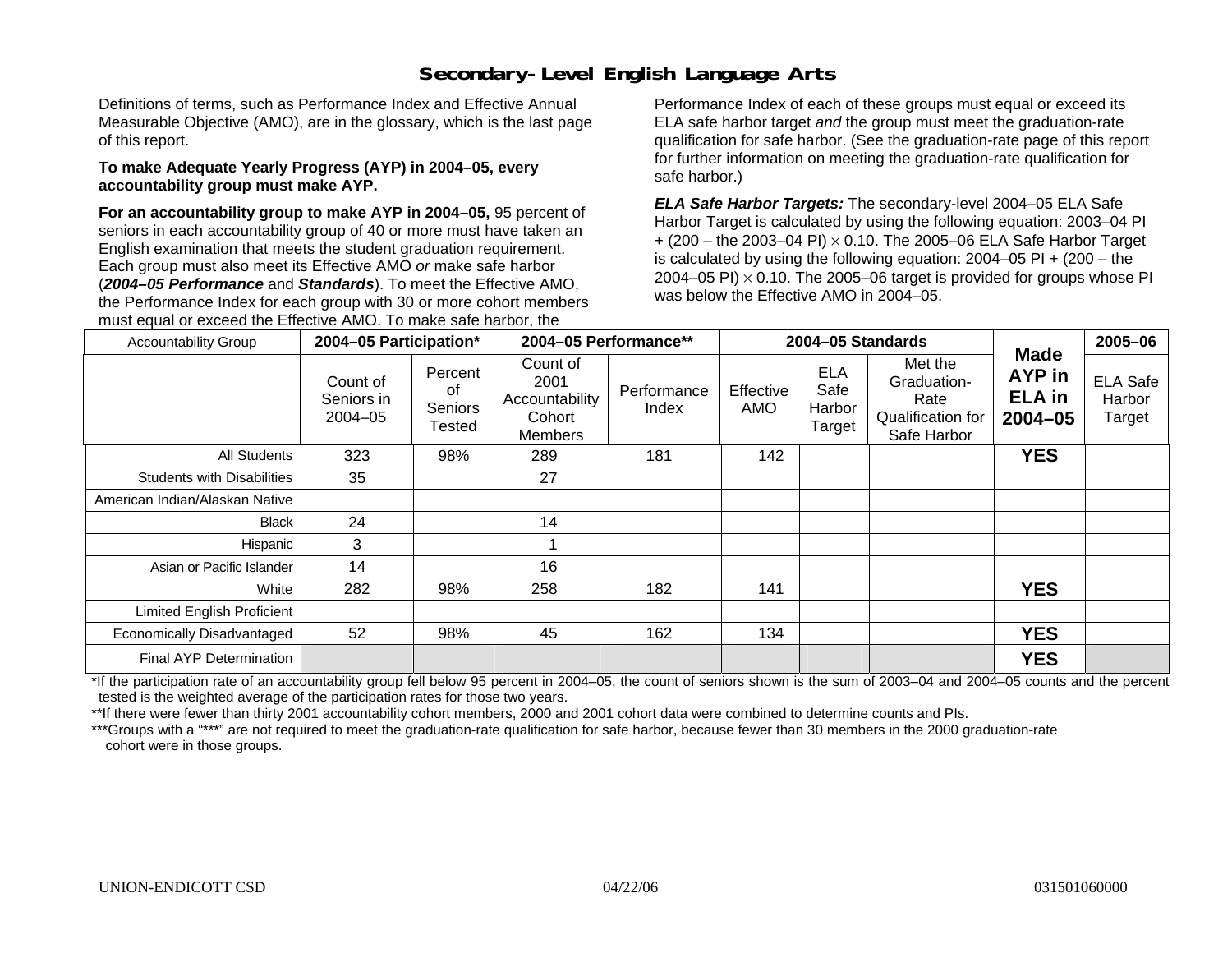# **Secondary-Level Mathematics**

Definitions of terms, such as Performance Index and Effective Annual Measurable Objective (AMO), are in the glossary, which is the last page of this report.

#### **To make Adequate Yearly Progress (AYP) in 2004–05, every accountability group must make AYP.**

**For an accountability group to make AYP in 2004–05,** 95 percent of seniors in each accountability group of 40 or more must have taken a mathematics examination that meets the student graduation requirement. Each group must also meet its Effective AMO *or* make safe harbor (*2004–05 Performance* and *Standards*). To meet the Effective AMO, the Performance Index for each group with 30 or more cohort members must equal or exceed the Effective AMO. To make safe

harbor, the Performance Index of each of these groups must equal or exceed its math safe harbor target *and* the group must meet the graduation-rate qualification for safe harbor. (See the graduation-rate page of this report for further information on meeting the graduation-rate qualification for safe harbor.)

*Math Safe Harbor Targets:* The secondary-level 2004–05 Math Safe Harbor Target is calculated by using the following equation: 2003–04 PI + (200 – the 2003–04 PI) <sup>×</sup> 0.10. The 2005–06 Math Safe Harbor Target is calculated by using the following equation: 2004–05 PI + (200 – the 2004–05 PI)  $\times$  0.10. The 2005–06 target is provided for groups whose PI was below the Effective AMO in 2004–05.

| <b>Accountability Group</b>       | 2004-05 Participation*                |                                    | 2004-05 Performance**                                       |                      | 2004-05 Standards |                                  | <b>Made</b>                                                        | 2005-06                          |                               |
|-----------------------------------|---------------------------------------|------------------------------------|-------------------------------------------------------------|----------------------|-------------------|----------------------------------|--------------------------------------------------------------------|----------------------------------|-------------------------------|
|                                   | Count of<br>Seniors in<br>$2004 - 05$ | Percent<br>οf<br>Seniors<br>Tested | Count of 2001<br>Accountability<br>Cohort<br><b>Members</b> | Performance<br>Index | Effective<br>AMO  | Math<br>Safe<br>Harbor<br>Target | Met the<br>Graduation-<br>Rate<br>Qualification for<br>Safe Harbor | AYP in<br>Math in<br>$2004 - 05$ | Math Safe<br>Harbor<br>Target |
| All Students                      | 323                                   | 98%                                | 289                                                         | 184                  | 133               |                                  |                                                                    | <b>YES</b>                       |                               |
| <b>Students with Disabilities</b> | 35                                    |                                    | 27                                                          |                      |                   |                                  |                                                                    |                                  |                               |
| American Indian/Alaskan Native    |                                       |                                    |                                                             |                      |                   |                                  |                                                                    |                                  |                               |
| <b>Black</b>                      | 24                                    |                                    | 14                                                          |                      |                   |                                  |                                                                    |                                  |                               |
| Hispanic                          | 3                                     |                                    |                                                             |                      |                   |                                  |                                                                    |                                  |                               |
| Asian or Pacific Islander         | 14                                    |                                    | 16                                                          |                      |                   |                                  |                                                                    |                                  |                               |
| White                             | 282                                   | 98%                                | 258                                                         | 185                  | 132               |                                  |                                                                    | <b>YES</b>                       |                               |
| <b>Limited English Proficient</b> |                                       |                                    |                                                             |                      |                   |                                  |                                                                    |                                  |                               |
| Economically Disadvantaged        | 52                                    | 98%                                | 45                                                          | 173                  | 125               |                                  |                                                                    | <b>YES</b>                       |                               |
| Final AYP Determination           |                                       |                                    |                                                             |                      |                   |                                  |                                                                    | <b>YES</b>                       |                               |

\*If the participation rate of an accountability group fell below 95 percent in 2004–05, the count of seniors shown is the sum of 2003–04 and 2004–05 counts and the percent tested is the weighted average of the participation rates for those two years.

\*\*It there were fewer than thirty 2001 accountability cohort members, 2000 and 2001 cohort data were combined to determine counts and PIs.

\*\*\*Groups with a "\*\*" are not required to meet the graduation-rate qualification for safe harbor, because fewer than 30 members in the 2000 graduation-rate cohort were in those groups.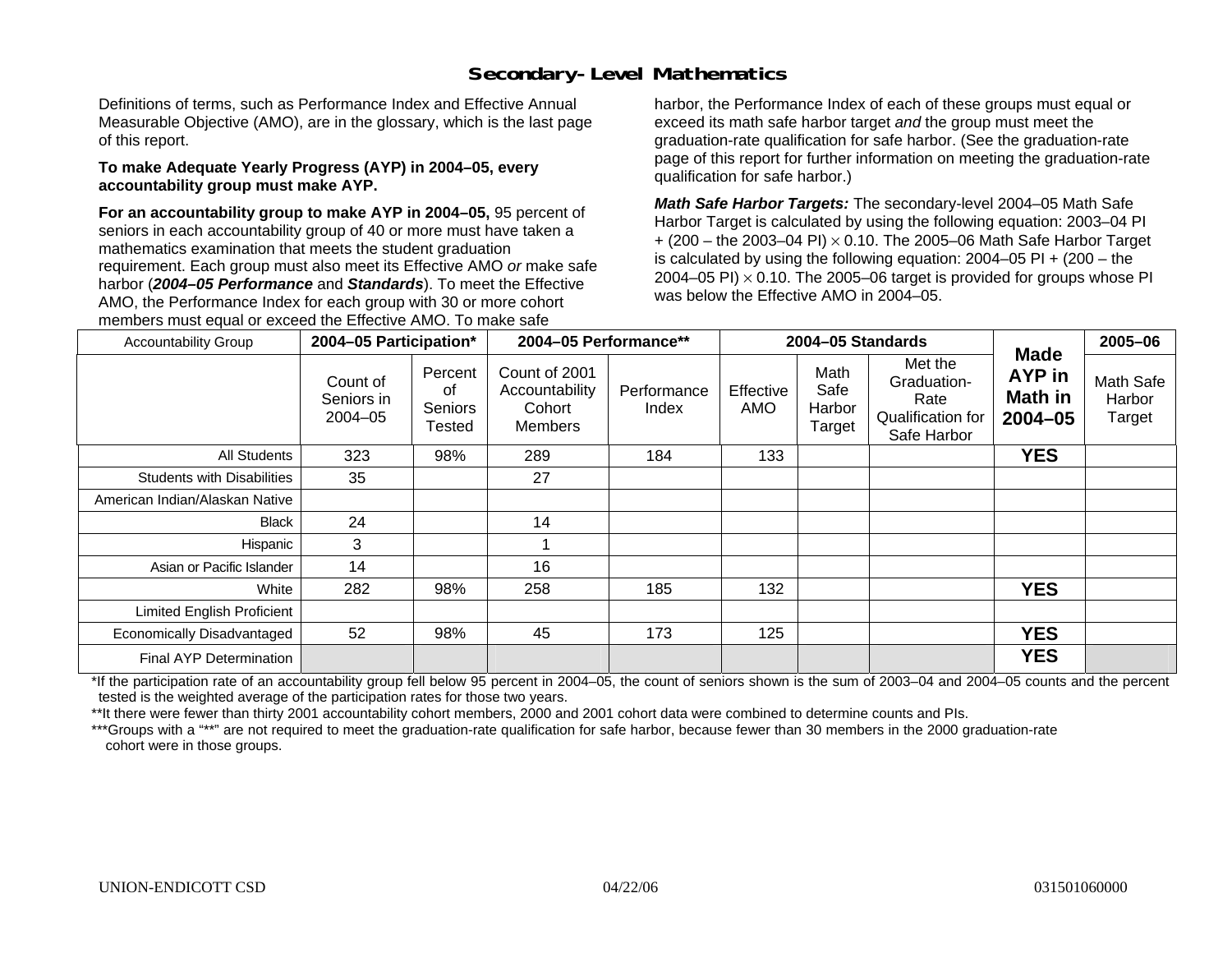### **Graduation Rate**

Definitions of terms, such as Progress Target and Adequate Yearly Progress (AYP), are in the glossary, which is the last page of this report.

*Made AYP in Graduation Rate in 2004–05:* To make AYP in graduation rate, the Percent Earning a Local Diploma by August 31, 2004 for the "All Students" group must equal or exceed the Graduation-Rate Standard or the Graduation-Rate Progress Target.

*Qualification for Safe Harbor in Secondary-Level ELA and Math:* For an accountability group to be considered Qualified for Safe Harbor in Secondary-Level ELA and Math, the Percent Earning a Local Diploma by August 31, 2004 must equal or exceed the Graduation-Rate Standard or the Graduation-Rate Progress Target for that group.

*Graduation-Rate Progress Targets:* The 2004–05 Graduation-Rate Progress Target is calculated by adding one point to the Percent of the 1999 Cohort Earning a Local Diploma by August 31, 2003. The 2005–06 Graduation-Rate Progress Target is calculated by adding one point to the Percent of the 2000 Cohort Earning a Local Diploma by August 31, 2004. This target is provided for each group whose Percent Earning a Local Diploma by August 31, 2004 is below the Graduation-Rate Standard in 2004–05 (55). Groups with fewer than 30 cohort members are not subject to this criterion.

|                                   |                                                                  | 2004-05 Performance                                      |                                 | 2004-05 Standards                         |                                                                             | 2004-05                                                                   | 2005-06                                   |
|-----------------------------------|------------------------------------------------------------------|----------------------------------------------------------|---------------------------------|-------------------------------------------|-----------------------------------------------------------------------------|---------------------------------------------------------------------------|-------------------------------------------|
| <b>Accountability Group</b>       | Count of<br>2000<br>Graduation-<br>Rate Cohort<br><b>Members</b> | Percent Earning a<br>Local Diploma by<br>August 31, 2004 | Graduation-<br>Rate<br>Standard | Graduation-<br>Rate<br>Progress<br>Target | <b>Made AYP</b><br><u>in</u><br><b>Graduation</b><br>Rate in<br>$2004 - 05$ | Qualified<br>for Safe<br>Harbor in<br>Secondary-<br>Level ELA<br>and Math | Graduation-<br>Rate<br>Progress<br>Target |
| All Students                      | 342                                                              | 87                                                       | 55                              |                                           | <b>YES</b>                                                                  | <b>YES</b>                                                                |                                           |
| <b>Students with Disabilities</b> | 44                                                               | 61                                                       | 55                              |                                           |                                                                             | YES.                                                                      |                                           |
| American Indian/Alaskan Native    |                                                                  |                                                          |                                 |                                           |                                                                             |                                                                           |                                           |
| <b>Black</b>                      | 13                                                               |                                                          |                                 |                                           |                                                                             |                                                                           |                                           |
| Hispanic                          | 2                                                                |                                                          |                                 |                                           |                                                                             |                                                                           |                                           |
| Asian or Pacific Islander         | 4                                                                |                                                          |                                 |                                           |                                                                             |                                                                           |                                           |
| White                             | 323                                                              | 88                                                       | 55                              |                                           |                                                                             | <b>YES</b>                                                                |                                           |
| Limited English Proficient        |                                                                  |                                                          |                                 |                                           |                                                                             |                                                                           |                                           |
| Economically Disadvantaged        | 41                                                               | 71                                                       | 55                              |                                           |                                                                             | <b>YES</b>                                                                |                                           |
| <b>Final AYP Determination</b>    |                                                                  |                                                          |                                 |                                           | <b>YES</b>                                                                  |                                                                           |                                           |